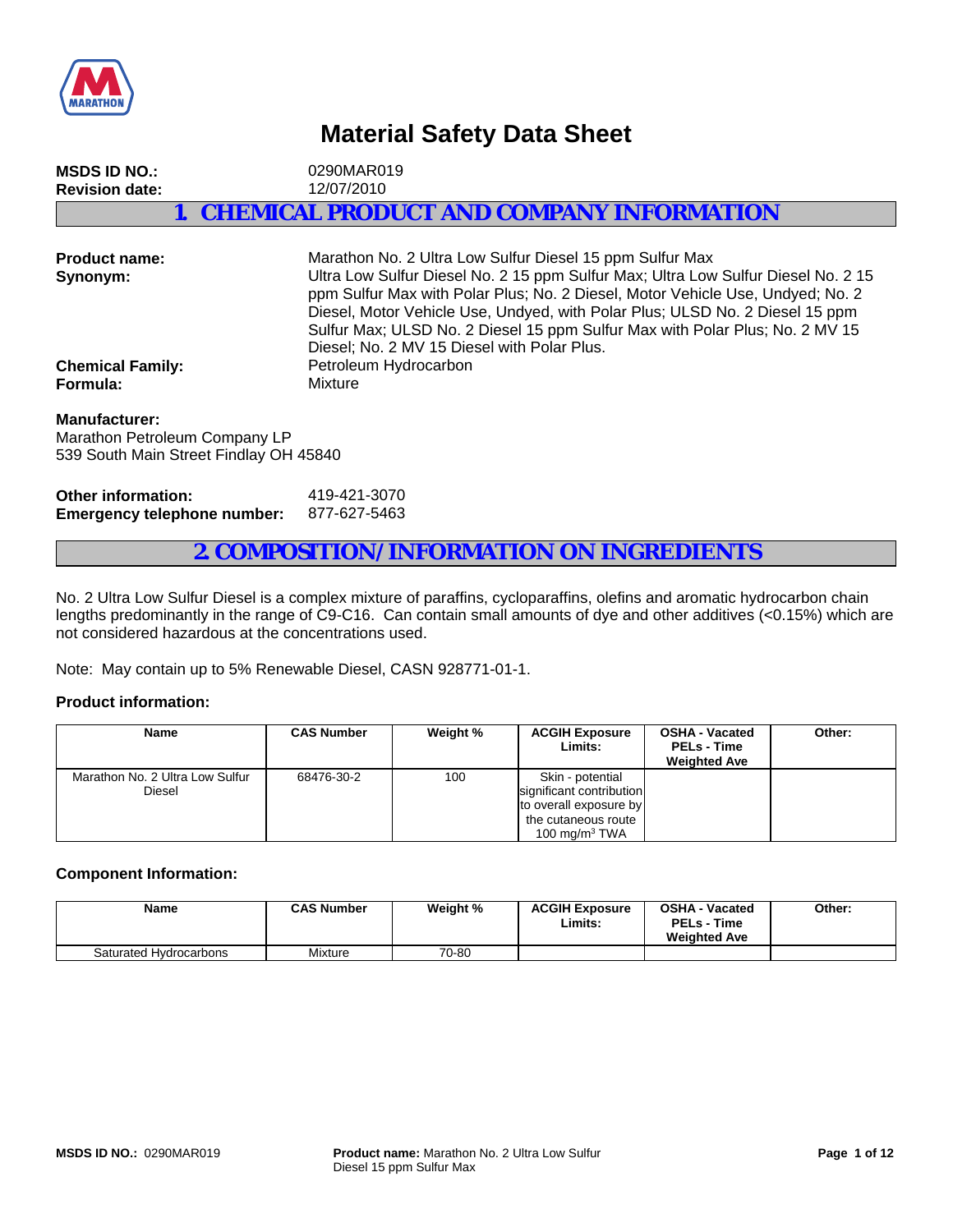| Name                     | <b>CAS Number</b> | Weight %     | <b>ACGIH Exposure</b><br>Limits:                                                                                           | <b>OSHA - Vacated</b><br><b>PELs - Time</b><br><b>Weighted Ave</b>                                 | Other: |
|--------------------------|-------------------|--------------|----------------------------------------------------------------------------------------------------------------------------|----------------------------------------------------------------------------------------------------|--------|
| Aromatic Hydrocarbons    | Mixture           | $17 - 25$    |                                                                                                                            |                                                                                                    |        |
| Unsaturated Hydrocarbons | Mixture           | $3-6$        |                                                                                                                            |                                                                                                    |        |
| Naphthalene              | $91 - 20 - 3$     | $0.01 - 0.5$ | Skin - potential<br>significant contribution<br>to overall exposure by<br>the cutaneous route<br>10 ppm TWA<br>15 ppm STEL | $= 10$ ppm TWA<br>$=$ 50 mg/m <sup>3</sup> TWA<br>$= 15$ ppm STEL<br>$= 75$ mg/m <sup>3</sup> STEL |        |

Notes: **Notes:** The manufacturer has voluntarily elected to reflect exposure limits contained in OSHA's 1989 air contaminants standard in its MSDS's, even though certain of those exposure limits were vacated in 1992.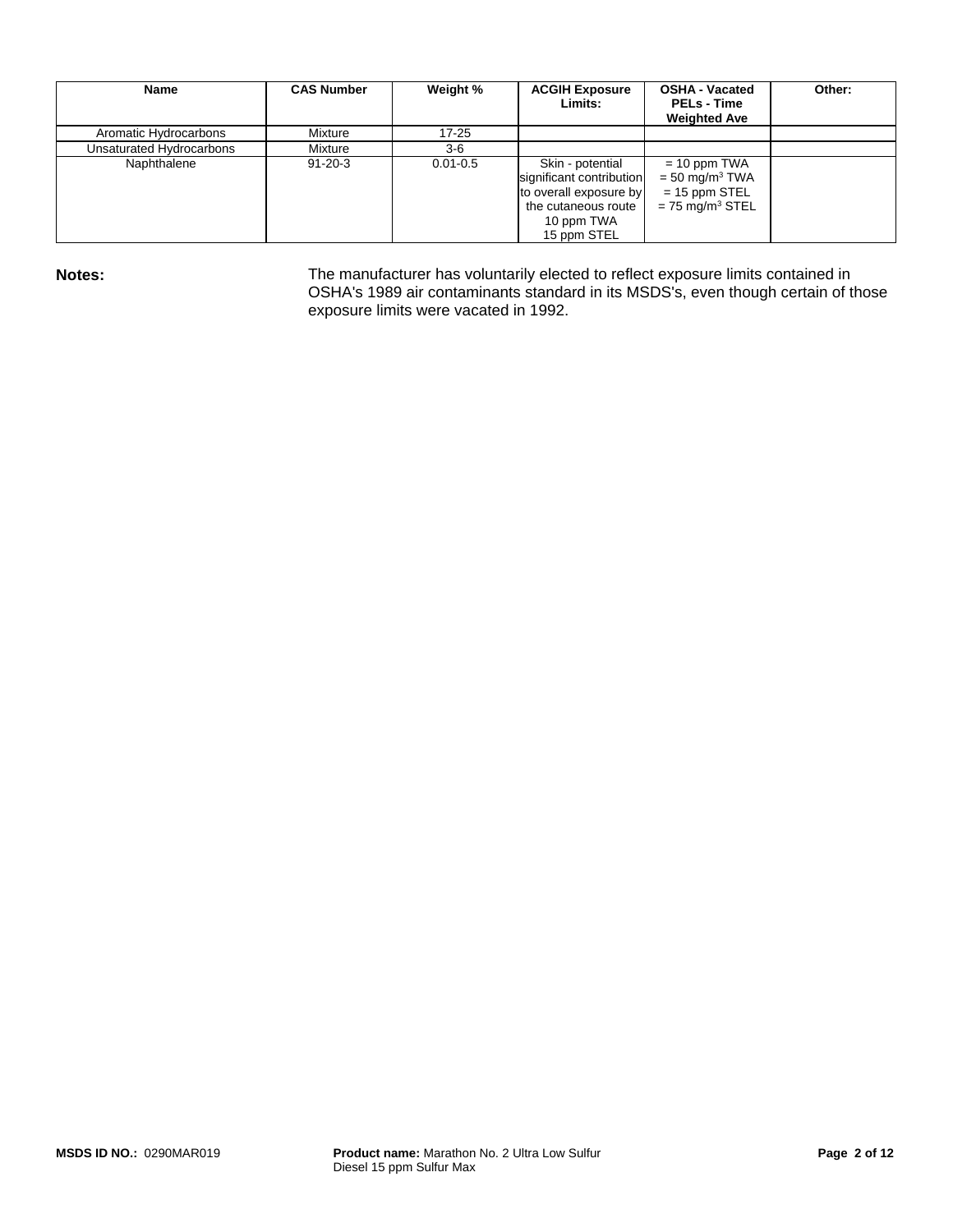# 3. HAZARDS IDENTIFICATION

# **EMERGENCY OVERVIEW**

### CAUTION!

#### VAPORS, FUMES, OR MISTS MAY CAUSE RESPIRATORY TRACT IRRITATION MAY BE HARMFUL OR FATAL IF SWALLOWED MAY CAUSE LUNG DAMAGE OVEREXPOSURE MAY CAUSE CNS DEPRESSION

#### MAY CAUSE CANCER BASED ON ANIMAL DATA SEE TOXICOLOGICAL INFORMATION SECTION FOR MORE INFORMATION

#### COMBUSTIBLE LIQUID AND VAPOR VAPOR MAY CAUSE FLASH FIRE MATERIAL MAY ACCUMULATE STATIC CHARGE

#### **STABLE**

#### **Inhalation:**

Breathing high concentrations may be harmful.

May cause central nervous system depression or effects. Symptoms may include headache, excitation, euphoria, dizziness, incoordination, drowsiness, light-headedness, blurred vision, fatigue, tremors, convulsions, loss of consciousness, coma, respiratory arrest and death, depending on the concentration and duration of exposure. Overexposure to this material may cause systemic damage including target organ effects listed under "Toxicological Information."

#### **Ingestion:**

Swallowing this material may be harmful.

May cause irritation of the mouth, throat and gastrointestinal tract. Symptoms may include salivation, pain, nausea, vomiting and diarrhea.

Aspiration into lungs may cause chemical pneumonia and lung damage. Exposure may also cause central nervous system symptoms similar to those listed under "Inhalation" (see Inhalation section).

#### **Skin contact:**

Contact may cause reddening, itching and inflammation. Effects may become more serious with repeated or prolonged contact. Skin contact may cause harmful effects in other parts of the body.

#### **Eye contact:**

Contact may cause pain and severe reddening and inflammation of the conjunctiva. Effects may become more serious with repeated or prolonged contact.

#### **Carcinogenic Evaluation:**

#### **Product information:**

| <b>Name</b>                     | <b>IARC</b>  | <b>NTP</b>          | <b>ACGIH -</b> | <b>OSHA - Select</b> |
|---------------------------------|--------------|---------------------|----------------|----------------------|
|                                 | Carcinoɑens: | <b>Carcinogens:</b> | Carcinogens:   | <b>Carcinogens:</b>  |
| Marathon No. 2 Ultra Low Sulfur | NE           |                     |                |                      |
| Diesel                          |              |                     |                |                      |
| 68476-30-2                      |              |                     |                |                      |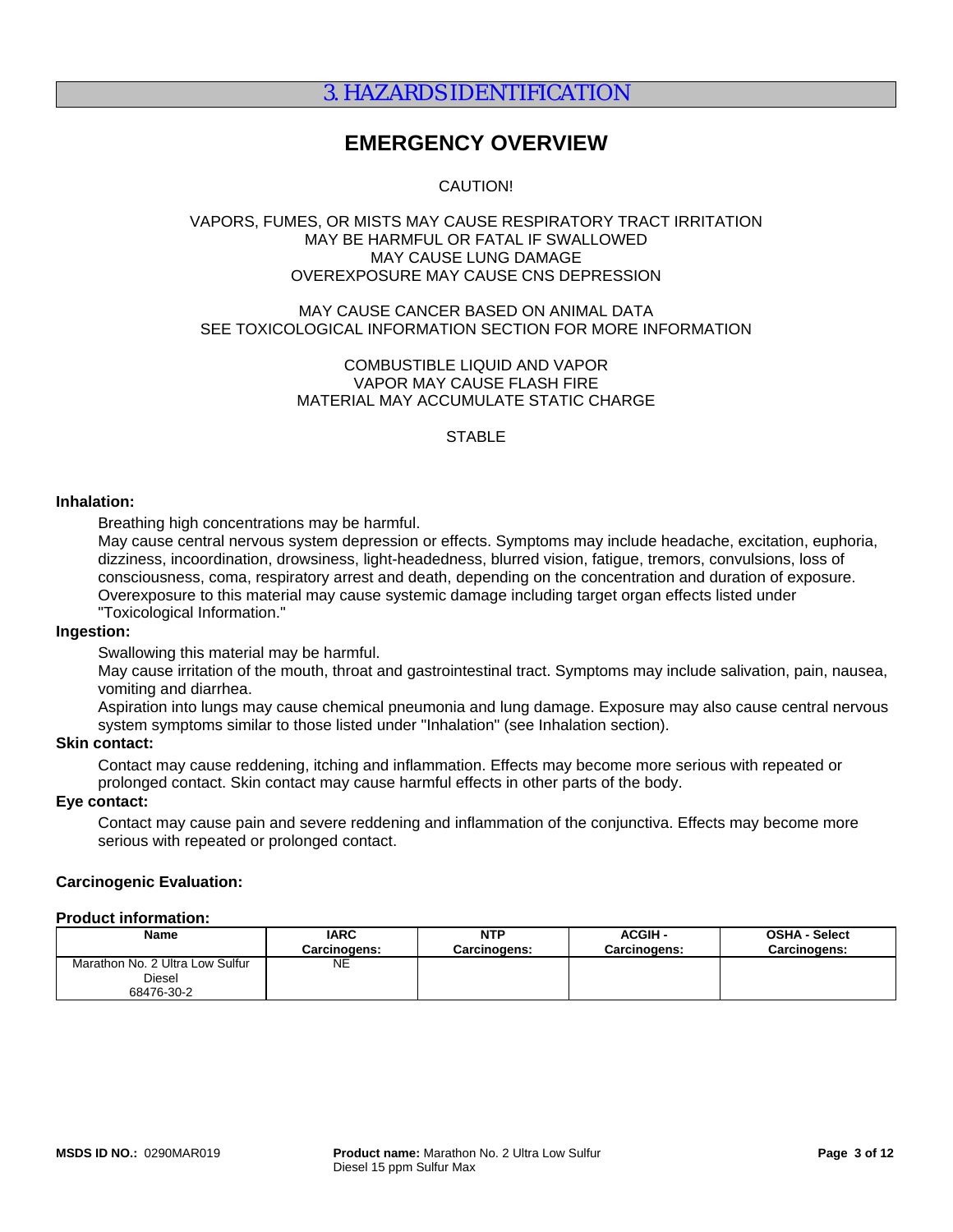**Notes: The International Agency for Research on Cancer (IARC) has determined that there** is inadequate evidence for the carcinogenicity of diesel fuel/fuel oil in humans. IARC determined that there was limited evidence for the carcinogenicity of marine diesel fuel in animals. Distillate (light) diesel fuels were not classifiable as to their carcinogenicity to humans (Group 3A).

> IARC has determined that there is sufficient evidence for the carcinogenicity in experimental animals of diesel engine exhaust and extracts of diesel engine exhaust particles. IARC determined that there is only limited evidence for the carcinogenicity in humans of diesel engine exhaust. However, IARC's overall evaluation has resulted in the IARC designation of diesel engine exhaust as probably carcinogenic to humans (Group 2A) because of the presence of certain engine exhaust components.

> The International Agency for Research on Cancer (IARC) has also determined that there is sufficient evidence for the carcinogenicity in experimental animals of light and heavy vacuum distillates, of light and heavy catalytically cracked distillates and of cracked residues (including heavy thermocracked distillates/residues) derived from the refining of crude oil.

#### **Component Information:**

| Name          | <b>IARC</b>         | NTP                                                  | <b>ACGIH-</b>    | <b>OSHA - Select</b> |
|---------------|---------------------|------------------------------------------------------|------------------|----------------------|
|               | Carcinogens:        | Carcinogens:                                         | Carcinogens:     | Carcinogens:         |
| Naphthalene   | Monograph 82 [2002] | Reasonably Anticipated To A4 - Not Classifiable as a |                  | Present              |
| $91 - 20 - 3$ |                     | Be A Human Carcinogen                                | Human Carcinogen |                      |
|               |                     | male rat-clear evidence;                             |                  |                      |
|               |                     | female rat-clear evidence;                           |                  |                      |
|               |                     | male mice-no evidence;                               |                  |                      |
|               |                     | female mice-some                                     |                  |                      |
|               |                     | evidence                                             |                  |                      |

**Notes:** The International Agency for Research on Cancer (IARC) and the Environmental Protection Agency (EPA) have determined that naphthalene is a possible human carcinogen.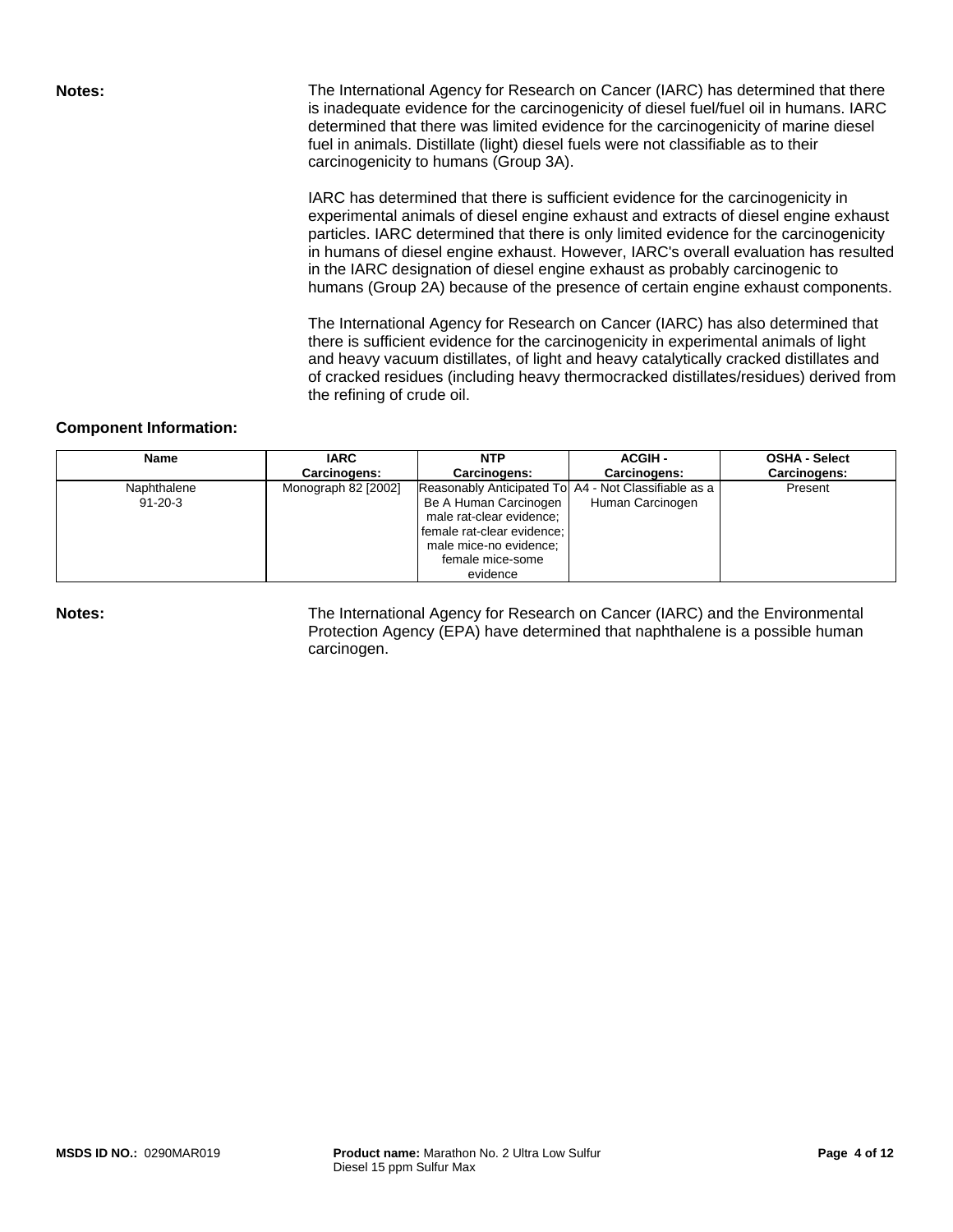# **4. FIRST AID MEASURES**

| <b>Eye Contact:</b>                                            |                                                                                                                                                                                                                                                                                                                                                                     |
|----------------------------------------------------------------|---------------------------------------------------------------------------------------------------------------------------------------------------------------------------------------------------------------------------------------------------------------------------------------------------------------------------------------------------------------------|
|                                                                | Flush immediately with large amounts of water for at least 15 minutes. Eyelids<br>should be held away from the eyeball to ensure thorough rinsing. GET IMMEDIATE<br><b>MEDICAL ATTENTION.</b>                                                                                                                                                                       |
| <b>Skin Contact:</b>                                           |                                                                                                                                                                                                                                                                                                                                                                     |
|                                                                | Immediately wash exposed skin with plenty of soap and water while removing<br>contaminated clothing and shoes. Get medical attention if irritation persists.<br>Place contaminated clothing in closed container until cleaned or discarded. If<br>clothing is to be laundered, inform the person performing the operation of<br>contaminant's hazardous properties. |
| Ingestion:                                                     |                                                                                                                                                                                                                                                                                                                                                                     |
| Inhalation:                                                    | Do not induce vomiting. If spontaneous vomiting is about to occur, place victim's<br>head below knees. If victim is drowsy or unconscious, place on the left side with<br>head down. Never give anything by mouth to an unconscious person. Keep affected<br>person warm and at rest. GET IMMEDIATE MEDICAL ATTENTION.                                              |
|                                                                | Remove to fresh air. If not breathing, institute rescue breathing. If breathing is<br>difficult, ensure airway is clear and give oxygen. If heart has stopped, immediately<br>begin cardiopulmonary resuscitation (CPR). Keep affected person warm and at rest.<br><b>GET IMMEDIATE MEDICAL ATTENTION.</b>                                                          |
| <b>NOTES TO PHYSICIAN:</b>                                     | INGESTION: If ingested this material represents a significant aspiration and chemical                                                                                                                                                                                                                                                                               |
|                                                                | pneumonitis hazard. Induction of emesis is not recommended.                                                                                                                                                                                                                                                                                                         |
| <b>Medical Conditions</b><br>Aggravated<br><b>By Exposure:</b> |                                                                                                                                                                                                                                                                                                                                                                     |

skin,

# **5. FIRE FIGHTING MEASURES**

| Suitable extinguishing media:<br><b>Specific hazards:</b>                                       | For small fires, Class B fire extinguishing media such as<br>CO2, dry chemical, foam (AFFF/ATC) or water spray can be<br>used. For large fires, water spray, fog or foam (AFFF/ATC)<br>can be used. Fire fighting should be attempted only by those<br>who are adequately trained and equipped with proper<br>protective equipment.<br>This product has been determined to be a combustible liquid<br>per the OSHA Hazard Communication Standard and should<br>be handled accordingly. For additional fire related<br>information, see NFPA 30 or the North American Emergency<br>Response Guide 128. |  |
|-------------------------------------------------------------------------------------------------|-------------------------------------------------------------------------------------------------------------------------------------------------------------------------------------------------------------------------------------------------------------------------------------------------------------------------------------------------------------------------------------------------------------------------------------------------------------------------------------------------------------------------------------------------------------------------------------------------------|--|
| Special protective equipment for firefighters:                                                  | Avoid using straight water streams. Water spray and foam<br>(AFFF/ATC) must be applied carefully to avoid frothing and<br>from as far a distance as possible. Avoid excessive water<br>spray application. Keep surrounding area cool with water<br>spray from a distance and prevent further ignition of<br>combustible material. Keep run-off water out of sewers and<br>water sources.                                                                                                                                                                                                              |  |
| <b>Flash point:</b><br><b>Autoignition temperature:</b><br>Flammable limits in air - lower (%): | 120-190 F<br>489 F<br>0.7                                                                                                                                                                                                                                                                                                                                                                                                                                                                                                                                                                             |  |
| <b>MSDS ID NO.: 0290MAR019</b>                                                                  | Product name: Marathon No. 2 Ultra Low Sulfur<br>Page 5 of 12                                                                                                                                                                                                                                                                                                                                                                                                                                                                                                                                         |  |

Diesel 15 ppm Sulfur Max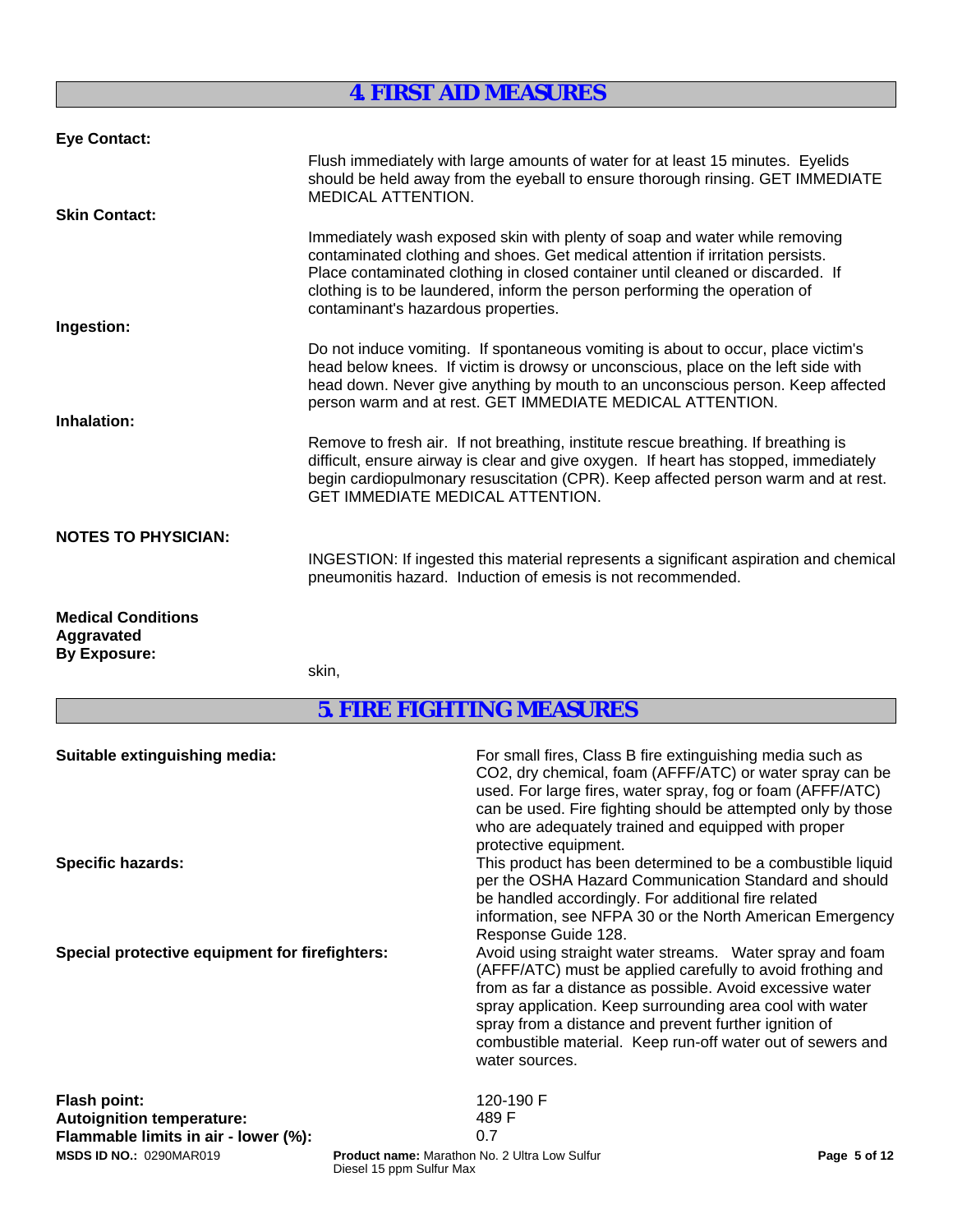## **5. FIRE FIGHTING MEASURES**

**Flammable limits in air - upper (%):** 5.0

#### **NFPA rating:**

Instability: 0 Other: - Flammability: 2 Health: 1

# **6. ACCIDENTAL RELEASE MEASURES**

**Personal precautions:** Keep public away. Isolate and evacuate area. Shut off source if safe to do so. Eliminate all ignition sources. Advise authorities and National Response Center (800- 424-8802) if the product has entered a water course or sewer. Notify local health and pollution control agencies, if appropriate. Contain liquid with sand or soil. Recover and return free product to proper containers. Use suitable absorbent materials such as vermiculite, sand, or clay to clean up residual liquids.

# **7. HANDLING AND STORAGE**

### **Handling:**

Comply with all applicable EPA, OSHA, NFPA and consistent state and local requirements. Use appropriate grounding and bonding practices. Store in properly closed containers that are appropriately labeled and in a cool well-ventilated area. Do not expose to heat, open flames, strong oxidizers or other sources of ignition. Do not cut, drill, grind or weld on empty containers since they may contain explosive residues.

Avoid repeated and prolonged skin contact. Never siphon this product by mouth. Exercise good personal hygiene including removal of soiled clothing and prompt washing with soap and water.

# **8. EXPOSURE CONTROLS / PERSONAL PROTECTION**

#### **PERSONAL PROTECTIVE EQUIPMENT**

| <b>Engineering measures:</b>   | Local or general exhaust required when using at elevated temperatures that<br>generate vapors or mists.                                                                                                                                                                                                                                                   |
|--------------------------------|-----------------------------------------------------------------------------------------------------------------------------------------------------------------------------------------------------------------------------------------------------------------------------------------------------------------------------------------------------------|
| <b>Respiratory protection:</b> | Use approved organic vapor chemical cartridge or supplied air respirators when<br>material produces vapors that exceed permissible limits or excessive vapors are<br>generated. Observe respirator assigned protection factors (APFs) criteria cited in<br>federal OSHA 1910.134. Self-contained breathing apparatus should be used for fire<br>fighting. |
| Skin and body protection:      | Neoprene, nitrile, polyvinyl alcohol (PVA), polyvinyl chloride and polyurethane gloves<br>to prevent skin contact.                                                                                                                                                                                                                                        |
| Eye protection:                | No special eye protection is normally required. Where splashing is possible, wear<br>safety glasses with side shields.                                                                                                                                                                                                                                    |
| <b>Hygiene measures:</b>       | No special protective clothing is normally required. Select protective clothing<br>depending on industrial operations. Use mechanical ventilation equipment that is<br>explosion-proof.                                                                                                                                                                   |

# **9. PHYSICAL AND CHEMICAL PROPERTIES:**

**Appearance:** Colorless Liquid **MSDS ID NO.:** 0290MAR019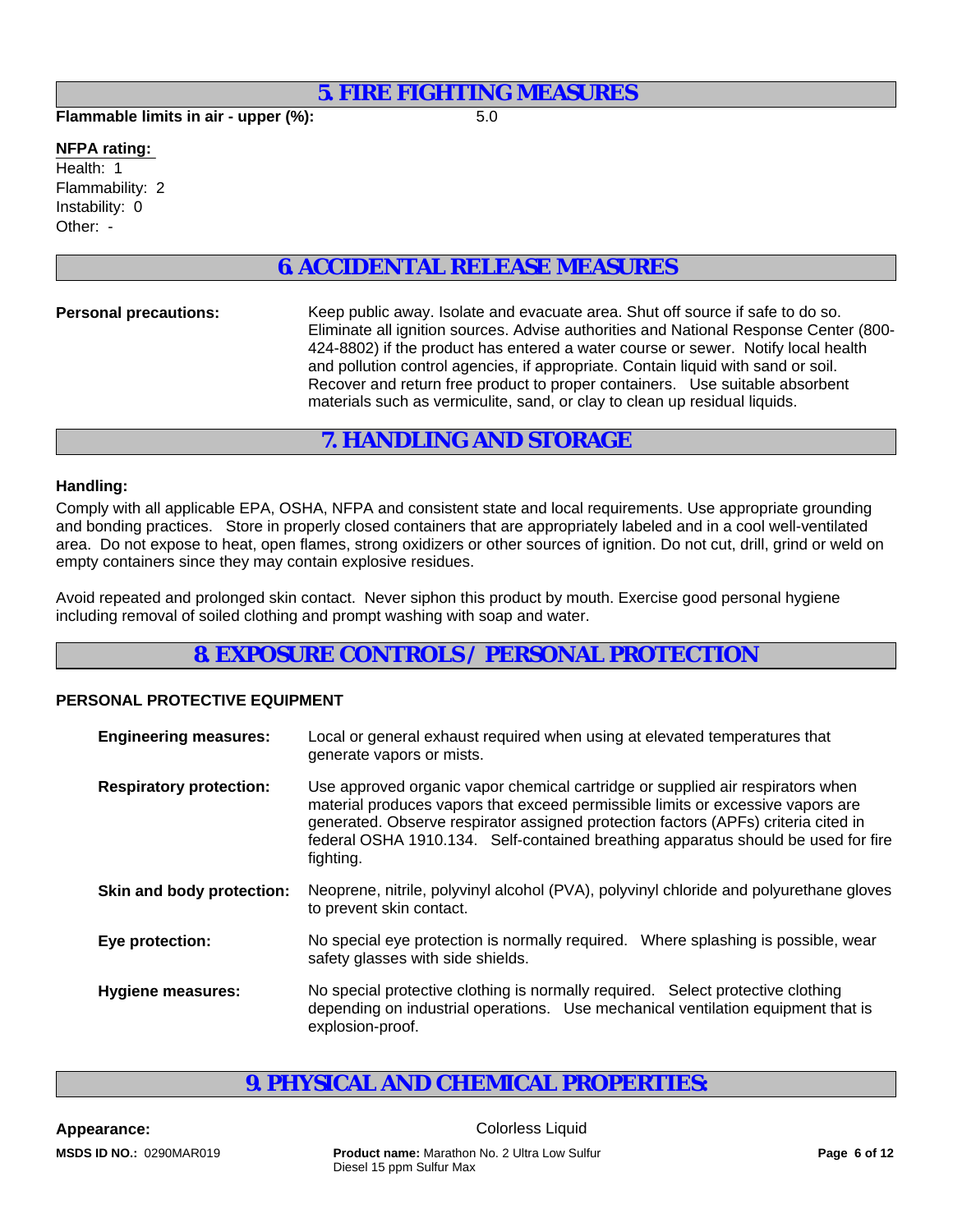# **9. PHYSICAL AND CHEMICAL PROPERTIES:**

**Physical state (Solid/Liquid/Gas):** Liquid **Substance type (Pure/Mixture):** Mixture **Color:** Colorless **Odor:** Not applicable. **Molecular weight:** 180 **pH:** Neutral **Boiling point/range (5-95%):** 360-550 F **Melting point/range:** Not determined. **Decomposition temperature:** Not applicable.<br> **Specific gravity:** C.A. 0.8 **Specific gravity: Density:** 6.76 lbs/gal **Bulk density:** No data available. **Vapor density:** 4-5 **Vapor pressure:**  $\blacksquare$  1-10 mm Hg @ 100 F<br>**Evaporation rate:**  $\blacksquare$  1-10 mm Hg @ 100 F **Evaporation rate:** No data available to the Modata available.<br> **Solubility:** Negligible. **Solubility:**<br> **Solubility in other solvents:**<br> **Solubility in other solvents:**<br> **Solubility in other solvents: Solubility in other solvents:** No data available.<br> **Partition coefficient (n-octanol/water):** No data available. **Partition coefficient (n-octanol/water): VOC content(%):** 10% **Viscosity:** 1.3-2.1 @ 50 C

# **10. STABILITY AND REACTIVITY**

**Polymerization:** Will not occur.

**Stability:** The material is stable at 70 F, 760 mm pressure.

fluorine.

**Hazardous decomposition products:** Combustion produces carbon monoxide, aldehydes, aromatic and other hydrocarbons.

**Materials to avoid:** Strong oxidizers such as nitrates, perchlorates, chlorine,

**Conditions to avoid:** Excessive heat, sources of ignition and open flames.

# **11. TOXICOLOGICAL INFORMATION**

#### **Acute toxicity:**

#### **Product information:**

| <b>Name</b>                               | <b>CAS Number</b> | Inhalation:       | Dermal:                | Oral:             |
|-------------------------------------------|-------------------|-------------------|------------------------|-------------------|
| . Low Sulfur<br>2 Ultra<br>Marathon No. 2 | 68476-30-2        | No data available | No data<br>ı avaılable | No data available |
| Diesel                                    |                   |                   |                        |                   |

#### **Toxicology Information:**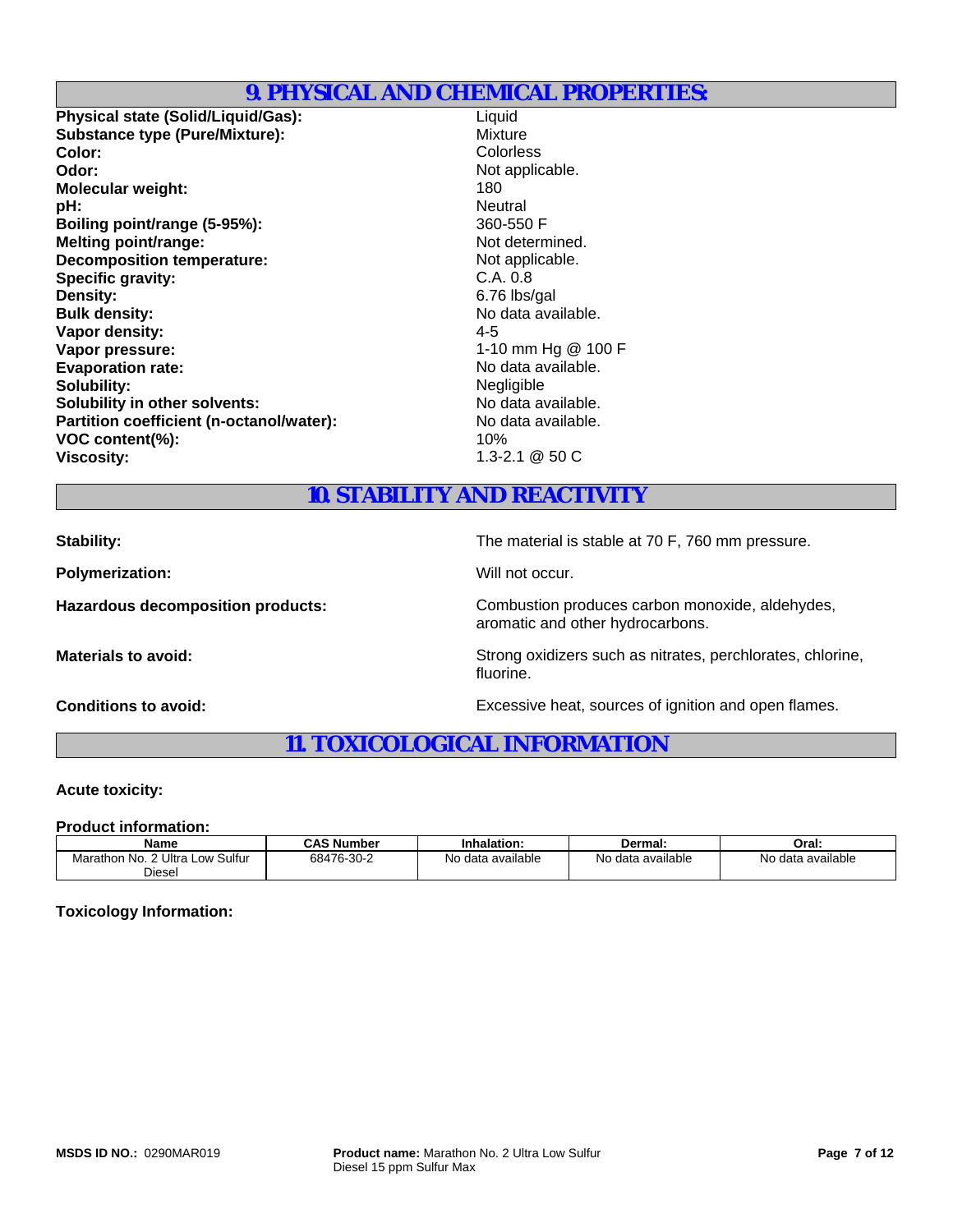MIDDLE DISTILLATES, PETROLEUM: Long-term repeated (lifetime) skin exposure to similar materials has been reported to result in an increase in skin tumors in laboratory rodents. The relevance of these findings to humans is not clear at this time.

MIDDLE DISTILLATES WITH CRACKED STOCKS: Light cracked distillates have been shown to be carcinogenic in animal tests and have tested positive with in vitro genotoxicity tests. Repeated dermal exposures to high concentrations in test animals resulted in reduced litter size and litter weight, and increased fetal resorptions at maternally toxic doses. Dermal exposure to high concentrations resulted in severe skin irritation with weight loss and some mortality. Inhalation exposure to high concentrations resulted in respiratory tract irritation, lung changes/infiltration/accumulation, and reduction in lung function.

ISOPARAFFINS: Studies in laboratory animals have shown that long-term exposure to similar materials (isoparaffins) can cause kidney damage and kidney cancer in male laboratory rats. However, in-depth research indicates that these findings are unique to the male rat, and that these effects are not relevant to humans.

NAPHTHALENE: Severe jaundice, neurotoxicity (kernicterus) and fatalities have been reported in young children and infants as a result of hemolytic anemia from overexposure to naphthalene. Persons with Glucose 6-phosphate dehydrogenase (G6PD) deficiency are more prone to the hemolytic effects of naphthalene. Adverse effects on the kidney have been reported in persons overexposed to naphthalene but these effects are believed to be a consequence of hemolytic anemia, and not a direct effect. Hemolytic anemia has been observed in laboratory animals exposed to naphthalene. Laboratory rodents exposed to naphthalene vapor for 2 years (lifetime studies) developed non-neoplastic and neoplastic tumors and inflammatory lesions of the nasal and respiratory tract. Cataracts and other adverse effects on the eye have been observed in laboratory animals exposed to high levels of naphthalene. Findings from a large number of bacterial and mammalian cell mutation assays have been negative. A few studies have shown chromosomal effects (elevated levels of Sister Chromatid Exchange or chromosomal aberrations) in vitro. Naphthalene has been classified as Possibly Carcinogenic to Humans (2B) by IARC, based on findings from studies in laboratory animals.

DIESEL EXHAUST: Chronic inhalation studies of whole diesel engine exhaust in mice and rats produced a significant increase in lung tumors. Combustion of kerosine and/or diesel fuels produces gases and particulates which include carbon monoxide, carbon dioxide, oxides of nitrogen and/or sulfur and hydrocarbons. Significant exposure to carbon monoxide vapors decreases the oxygen carrying capacity of the blood and may cause tissue hypoxia via formation of carboxyhemoglobin.

**TARGET ORGANS:** central nervous system, skin, respiratory system, lungs, kidney, liver, thymus, reproductive organs,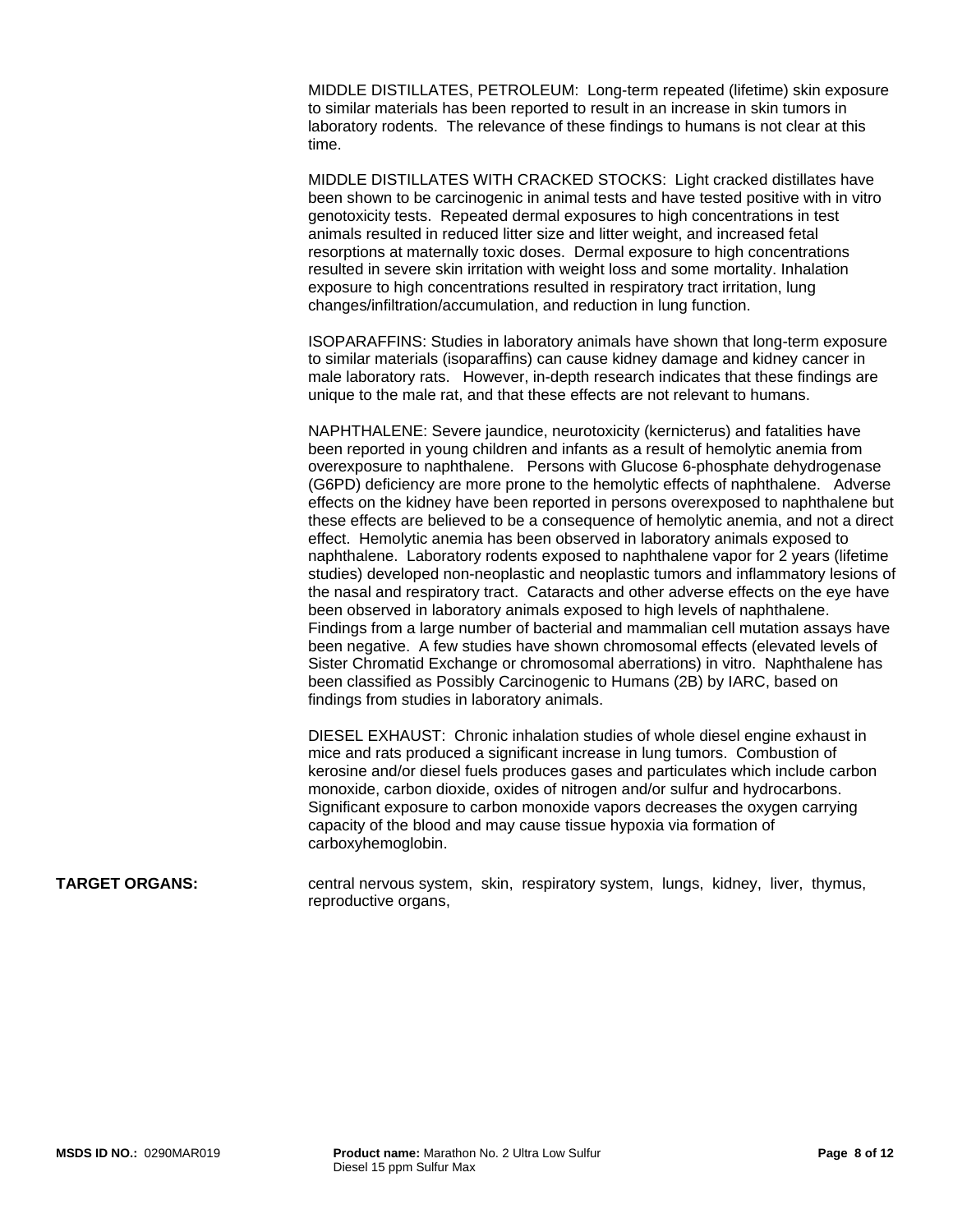# **12. ECOTOXICOLOGICAL INFORMATION**

| <b>Mobility:</b>                   | May partition into air, soil and water.             |
|------------------------------------|-----------------------------------------------------|
| <b>Ecotoxicity:</b>                | Toxic to aquatic organisms.                         |
| <b>Bioaccummulation:</b>           | Not expected to bioaccumulate in aquatic organisms. |
| <b>Persistance/Biodegradation:</b> | Readily biodegradable in the environment.           |

**13. DISPOSAL CONSIDERATIONS**

**Cleanup Considerations:** This product as produced is not specifically listed as an EPA RCRA hazardous waste according to federal regulations (40 CFR 261). However, when discarded or disposed of, it may meet the criteria of an "characteristic" hazardous waste. This material could become a hazardous waste if mixed or contaminated with a hazardous waste or other substance(s). It is the responsibility of the user to determine if disposal material is hazardous according to federal, state and local regulations.

**14. TRANSPORT INFORMATION**

### **49 CFR 172.101:**

### **DOT:**

 **Transport Information:** This material when transported via US commerce would be regulated by DOT Regulations.

| Fι |
|----|
| N. |
|    |
| Ш  |
| N  |
|    |

**Fuel Oil, No. 2 NA 1993** Not applicable.

| Proper shipping name:        | Fuel Oil, No. 2 |
|------------------------------|-----------------|
| <b>UN/Identification No:</b> | NA 1993         |
| <b>Hazard Class:</b>         |                 |
| Packing group:               | Ш               |

# **15. REGULATORY INFORMATION**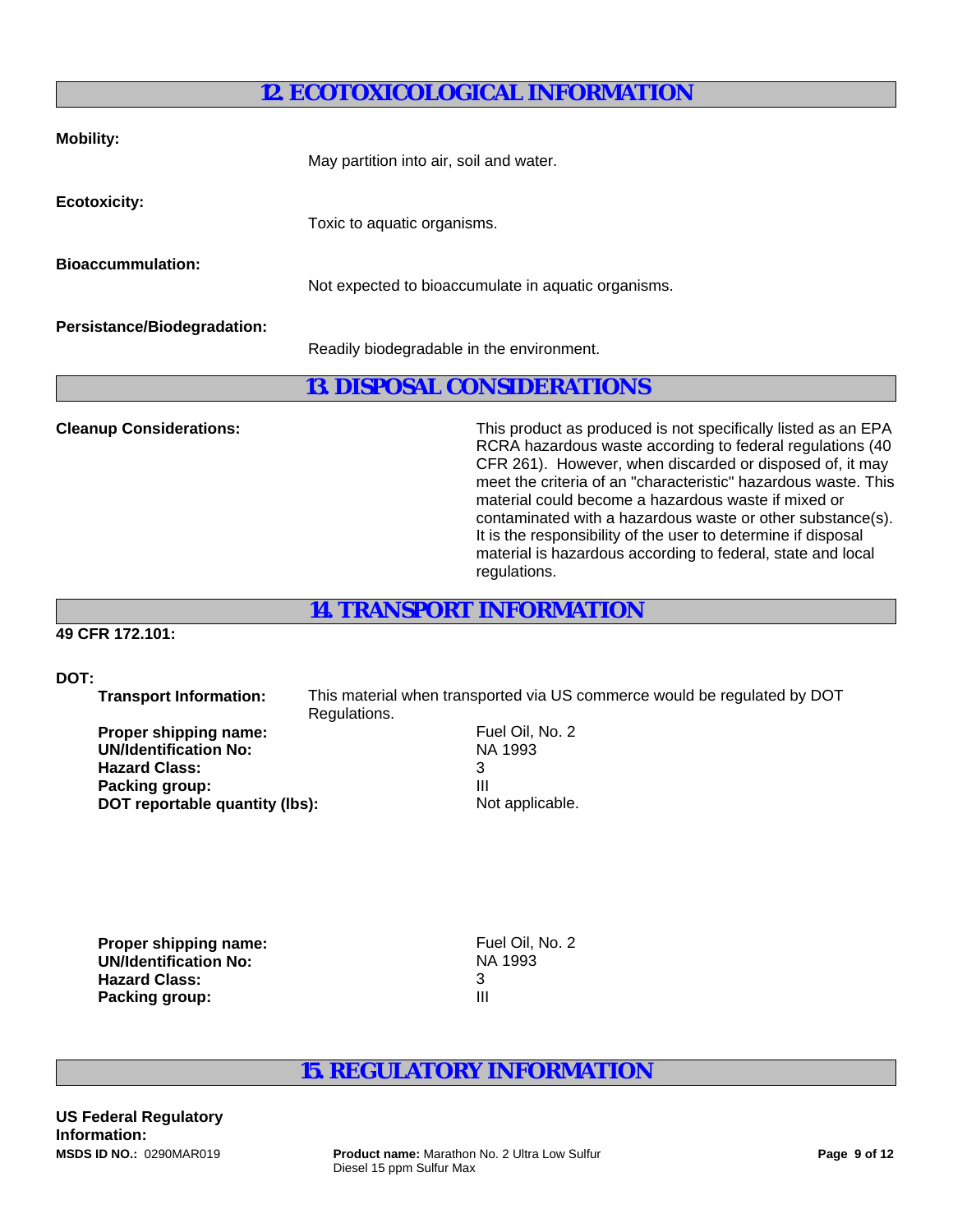US TSCA Chemical Inventory Section 8(b): This product and/or its components are listed on the TSCA Chemical Inventory.

OSHA Hazard Communication Standard: This product has been evaluated and determined to be hazardous as defined in OSHA's Hazard Communication Standard.

#### **EPA Superfund Amendment & Reauthorization Act (SARA):**

**SARA Section 302:** This product contains the following component(s) that have been listed on EPA's Extremely Hazardous Substance (EHS) List:

| <b>Name</b>              | <b>CERCLA/SARA - Section 302 Extremely Hazardous Substances and TPQs</b> |
|--------------------------|--------------------------------------------------------------------------|
| Saturated Hydrocarbons   | NA                                                                       |
| Aromatic Hydrocarbons    | <b>NA</b>                                                                |
| Unsaturated Hydrocarbons | N <sub>A</sub>                                                           |
| Naphthalene              | N <sub>A</sub>                                                           |

**SARA Section 304:** This product contains the following component(s) identified either as an EHS or a CERCLA Hazardous substance which in case of a spill or release may be subject to SARA reporting requirements:

| <b>Name</b>              | <b>CERCLA/SARA - Hazardous Substances and their Reportable Quantities</b> |
|--------------------------|---------------------------------------------------------------------------|
| Saturated Hydrocarbons   | <b>NA</b>                                                                 |
| Aromatic Hydrocarbons    | <b>NA</b>                                                                 |
| Unsaturated Hydrocarbons | <b>NA</b>                                                                 |
| Naphthalene              | $= 100$ lb final RQ                                                       |
|                          | $= 45.4$ kg final RQ                                                      |

**SARA Section 311/312** The following EPA hazard categories apply to this product:

Acute Health Hazard Fire Hazard Chronic Health Hazard

**SARA Section 313:** This product contains the following component(s) that may be subject to reporting on the Toxic Release Inventory (TRI) From R:

| <b>Name</b>              | <b>CERCLA/SARA 313 Emission reporting:</b> |  |
|--------------------------|--------------------------------------------|--|
| Saturated Hydrocarbons   | None                                       |  |
| Aromatic Hydrocarbons    | None                                       |  |
| Unsaturated Hydrocarbons | None                                       |  |
| Naphthalene              | $= 0.1$ % de minimis concentration         |  |

#### **State and Community Right-To-Know Regulations:**

The following component(s) of this material are identified on the regulatory lists below:

| Saturated Hydrocarbons                     |                   |
|--------------------------------------------|-------------------|
| Louisiana Right-To-Know:                   | Not Listed        |
| California Proposition 65:                 | <b>Not Listed</b> |
| New Jersey Right-To-Know:                  | Not Listed.       |
| Pennsylvania Right-To-Know:                | Not Listed.       |
| Massachusetts Right-To Know:               | Not Listed.       |
| Florida substance List:                    | Not Listed.       |
| Rhode Island Right-To-Know:                | <b>Not Listed</b> |
| Michigan critical materials register list: | Not Listed.       |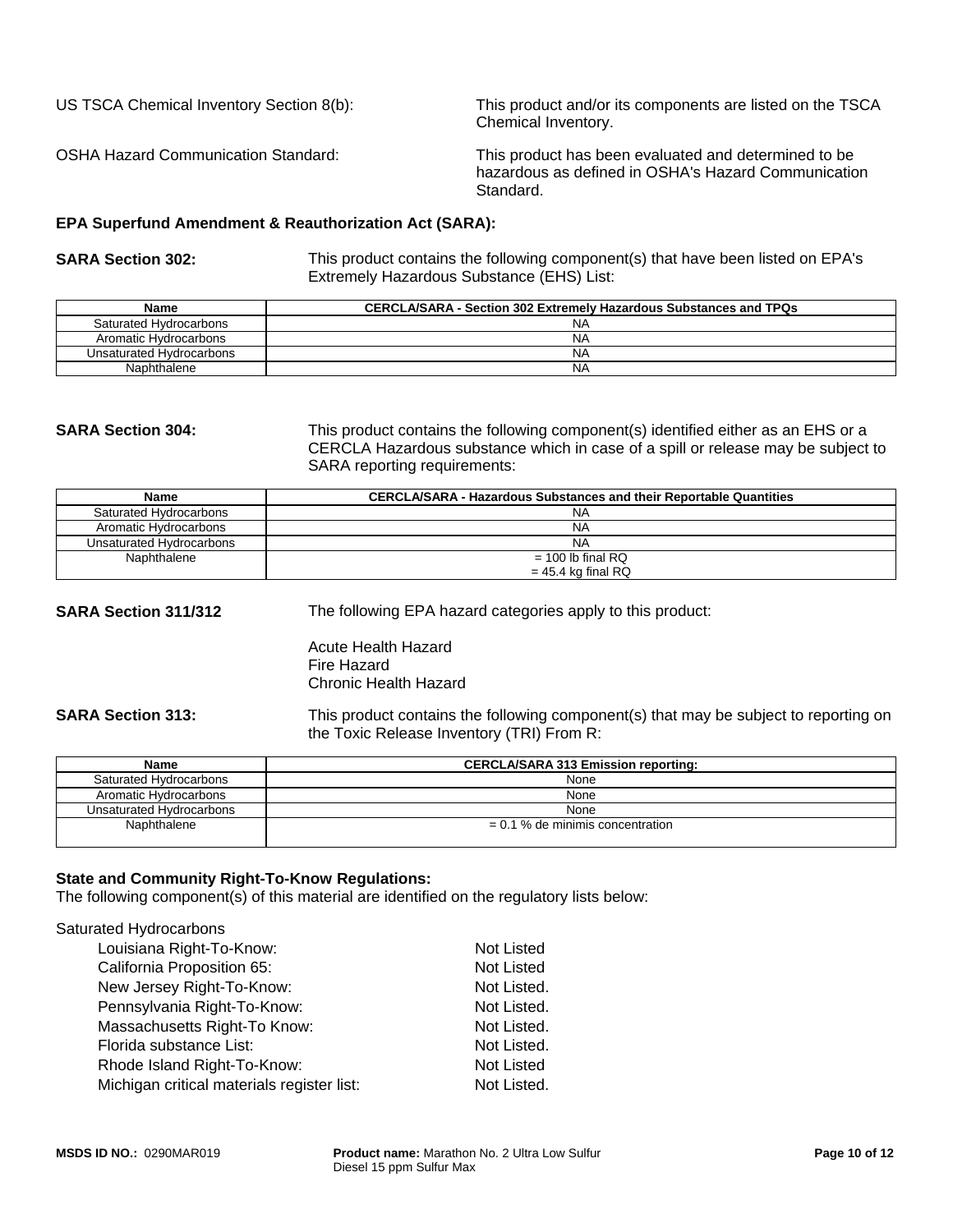| Saturated Hydrocarbons                                                       |                   |
|------------------------------------------------------------------------------|-------------------|
| Massachusetts Extraordinarily Hazardous<br>Substances:                       | <b>Not Listed</b> |
| California - Regulated Carcinogens:                                          | <b>Not Listed</b> |
| Pennsylvania RTK - Special Hazardous<br>Substances:                          | <b>Not Listed</b> |
| New Jersey - Special Hazardous Substances:                                   | <b>Not Listed</b> |
| New Jersey - Environmental Hazardous<br>Substances List:                     | <b>Not Listed</b> |
| Illinois - Toxic Air Contaminants                                            | Not Listed        |
| New York - Reporting of Releases Part 597 -<br>List of Hazardous Substances: | <b>Not Listed</b> |
| Aromatic Hydrocarbons                                                        |                   |
| Louisiana Right-To-Know:                                                     | Not Listed        |
| California Proposition 65:                                                   | <b>Not Listed</b> |
| New Jersey Right-To-Know:                                                    | Not Listed.       |
| Pennsylvania Right-To-Know:                                                  | Not Listed.       |
| Massachusetts Right-To Know:                                                 | Not Listed.       |
| Florida substance List:                                                      | Not Listed.       |
| Rhode Island Right-To-Know:                                                  | Not Listed        |
| Michigan critical materials register list:                                   | Not Listed.       |
| Massachusetts Extraordinarily Hazardous<br>Substances:                       | <b>Not Listed</b> |
| California - Regulated Carcinogens:                                          | Not Listed        |
| Pennsylvania RTK - Special Hazardous<br>Substances:                          | <b>Not Listed</b> |
| New Jersey - Special Hazardous Substances:                                   | <b>Not Listed</b> |
| New Jersey - Environmental Hazardous<br>Substances List:                     | <b>Not Listed</b> |
| Illinois - Toxic Air Contaminants                                            | Not Listed        |
| New York - Reporting of Releases Part 597 -<br>List of Hazardous Substances: | <b>Not Listed</b> |
| <b>Unsaturated Hydrocarbons</b>                                              |                   |
| Louisiana Right-To-Know:                                                     | <b>Not Listed</b> |
| California Proposition 65:                                                   | Not Listed        |
| New Jersey Right-To-Know:                                                    | Not Listed.       |
| Pennsylvania Right-To-Know:                                                  | Not Listed.       |
| Massachusetts Right-To Know:                                                 | Not Listed.       |
| Florida substance List:                                                      | Not Listed.       |
| Rhode Island Right-To-Know:                                                  | Not Listed        |
| Michigan critical materials register list:                                   | Not Listed.       |
| Massachusetts Extraordinarily Hazardous<br>Substances:                       | Not Listed        |
| California - Regulated Carcinogens:                                          | Not Listed        |
| Pennsylvania RTK - Special Hazardous<br>Substances:                          | <b>Not Listed</b> |
| New Jersey - Special Hazardous Substances:                                   | Not Listed        |
| New Jersey - Environmental Hazardous<br>Substances List:                     | <b>Not Listed</b> |
| Illinois - Toxic Air Contaminants                                            | Not Listed        |
| New York - Reporting of Releases Part 597 -<br>List of Hazardous Substances: | <b>Not Listed</b> |
| Naphthalene                                                                  |                   |
| Louisiana Right-To-Know:                                                     | Not Listed        |